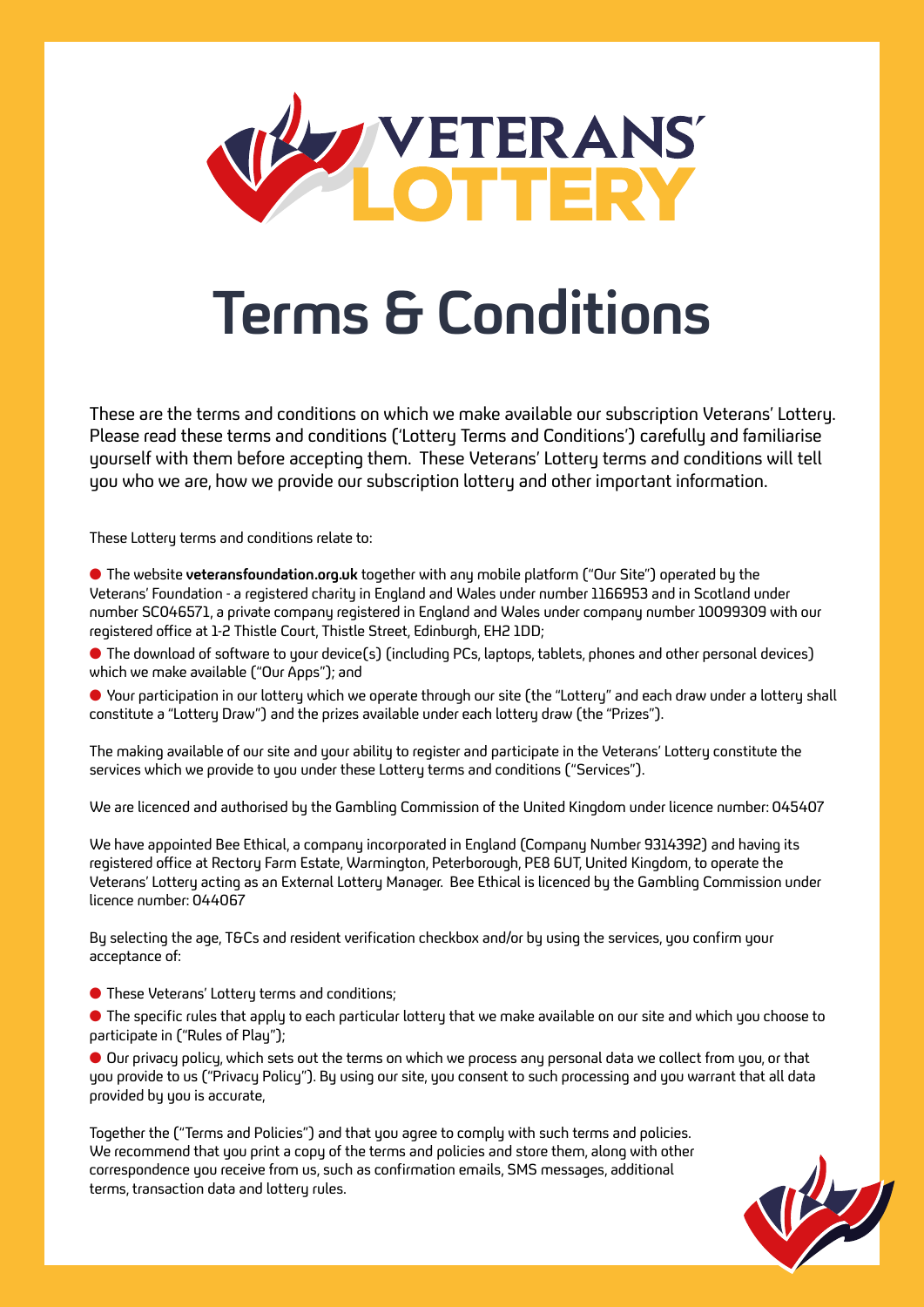The terms and policies are written in the English language. If they are translated into another language, please note that the English language version will prevail should there be any conflict between that version and the translation. Should there be any conflict between the documents that form the terms and conditions, this shall be resolved in accordance with the order of priority listed above, i.e. these Veterans' Lottery terms and conditions shall prevail over all the other documents. If you have any questions or concerns, we encourage you to seek independent legal advice.

If you have any complaints relating to our site or the services, please contact us using the procedure set out in condition 15.

## **1. Legal Restrictions**

**1.1** Use of the services (including registration for an account) is strictly limited to eligible persons, being people who are;

**1.1.1** 18 years of age and older. You confirm that you have attained such age and are of sound mind, capable of taking responsibilities for your actions. We reserve the right at any time to request that you furnish us with proof of your identity and age and suspend your access to the services until evidence to our satisfaction is received. You acknowledge that underage gambling is not acceptable, and we may refer any attempts to do so to the Gambling Commissioner;

**1.1.2** Located at the time of use in the United Kingdom, and in particular in England, Wales or Scotland.

**1.1.3** Not any of the following:

**1.1.3.1** an officer, director, employee, consultant or agent of (i) ours or any entity affiliated with us (save to the extent necessary in the course of performing your duties to us); or (ii) a supplier of ours or any entity affiliated with us, (whether using the services directly or indirectly) (a "Connected Person"); and

**1.1.3.2** a relative (including, without limitation, any spouse, partner, parent, child or sibling) of a connected person.

**1.1.3.3** People who do not meet the above criteria constitute "Ineligible Persons".

**1.2** No communications or information published on our site or as part of the services is intended to constitute legal or tax advice and we accept no liability for any reliance on such content.

**1.3** You are solely responsible for any telecommunications devices, networks, 4G, 3G, Edge, GPRS, or other mobile or fixed Internet access and other consents, costs (including and data charges) and permissions required in connection with your use of our site and the services.

## **2. Registration**

**2.1** Prior to using the services, you are required to register with us for an account.

**2.2** In order to open an account, you must complete the registration process by:

**2.2.1** providing us with current, complete and accurate information prompted by the registration form and the name you provide must:

**2.2.1.1** be your true and legal name:

**2.2.1.2** match the name on your payment bank account/other payment account(s) used to deposit or receive monies. Please note that you will not become an account holder unless and until we have accepted your registration in accordance with condition 2.3.2 below.

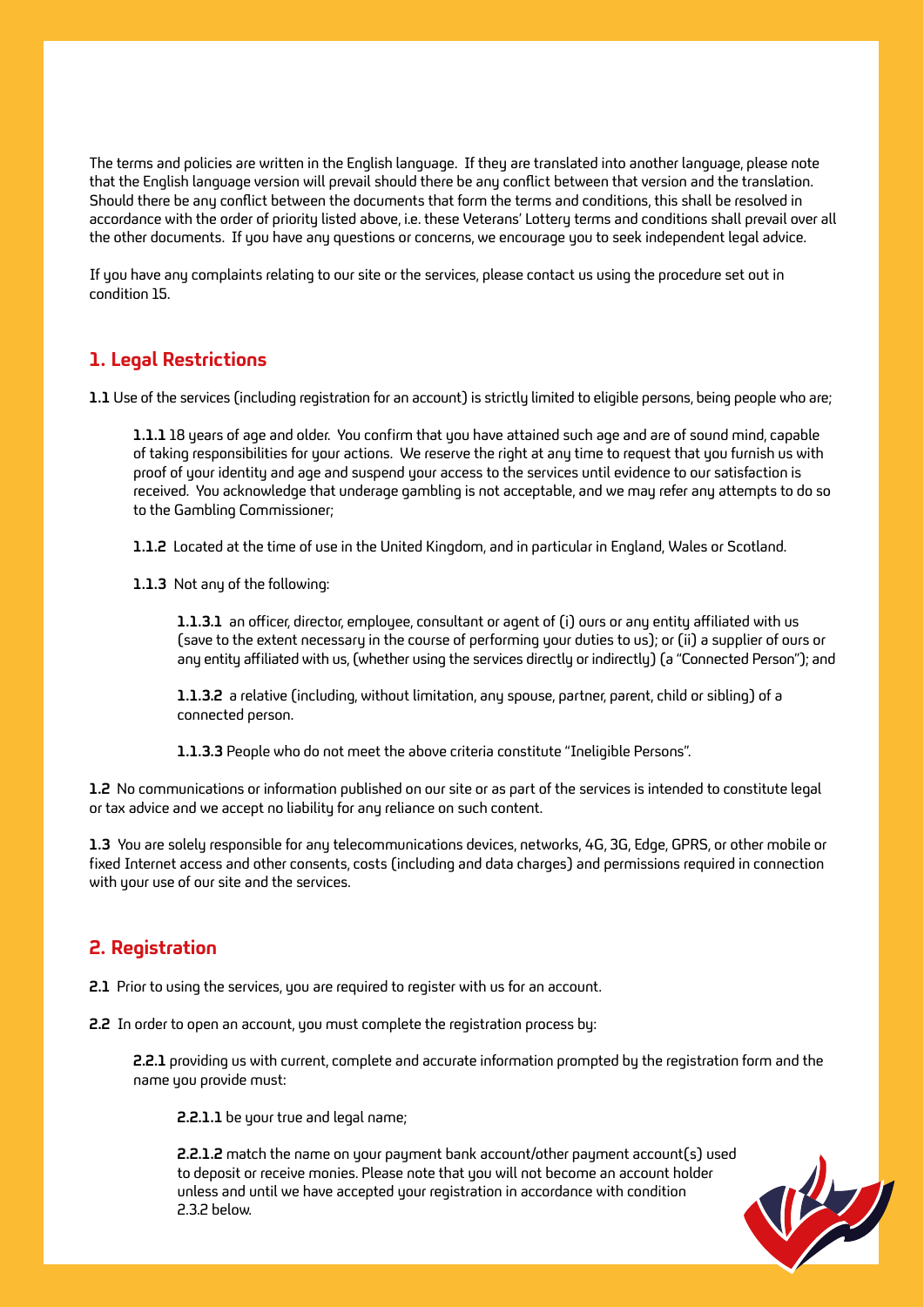**2.3** Once you have completed registration, we shall:

**2.3.1** Perform random checks to verify some player's details. At our absolute discretion this may include requesting satisfactory: (i) proof of identity (such as copies of passport/identity card and/or bank account used); and (ii) proof of address (such as recent utility bill or bank statement);

**2.3.2** notify you of acceptance or rejection and, where successful, we shall:

**2.3.2.1** send an email to the registered email address for account activation;

**2.3.2.2** provide you with a physical Veterans' Lottery "card" including a lottery number and rollover number. Please note that your possession of the Veterans' Lottery "card" does not mean you are included within any Veterans' Lottery draw, as you may have failed to pay for your inclusion or this agreement may have been suspended or terminated as set out in condition 13.

**2.4** You must keep your account information up-to-date. Changes to your information can be done by emailing us. We reserve the right to disclose certain of your details to third parties, including appropriate law enforcement agencies if we find or suspect illegal activity within your account. You hereby consent to this provision and the terms of our privacy policy.

**2.5** we may at any time validate your identity, age, the registration data provided by you and verify your use of the services. You hereby authorise us and our agents to make any inquiries of you and for us to use and disclose to any third party we consider necessary to validate the information you provide to us or should provide to us, including ordering a credit report and/or otherwise verifying the information against third party databases. You also agree to provide such information or documentation as we may request in our reasonable opinion.

**2.6** You cannot transfer your account to another person.

**2.7** If you cease to participate in any Veterans' Lottery for any consecutive period of 12 months, your account shall be deemed to be dormant and we may close it.

## **3. Availability of our site and the services**

**3.1** We will provide our site and the services (and any other content of our site) with reasonable skill and care and substantially as described in the terms and policies. We do not make any other promises about the services.

**3.2** We cannot guarantee that our site or the services (or any other content on our site) will be:

**3.2.1** always available or uninterrupted. Access to our site is permitted only on a temporary basis;

**3.2.2** error free or will operate without loss or interruption. You acknowledge that use of our site and the services requires transmission of data over the internet which is susceptible to interruption and even interception;

**3.2.3** free from any virus or other code that is contaminating or destructive by nature. You are responsible for implementing and maintaining sufficient procedures to satisfy your particular requirements for accuracy of data input and output as well as protection from such viruses or other codes that may contaminate or destroy your mobile phone, system or data; or

**3.2.4** fit for any particular purpose.

You should note that we do not guarantee that we will provide redundant or backup networks and/or systems relating to our site or the services.

**3.3** In the event of an error or interruption on our site of the services (or any other content on our site), we reserve the right to void all undrawn or part drawn Veterans' Lotteries.

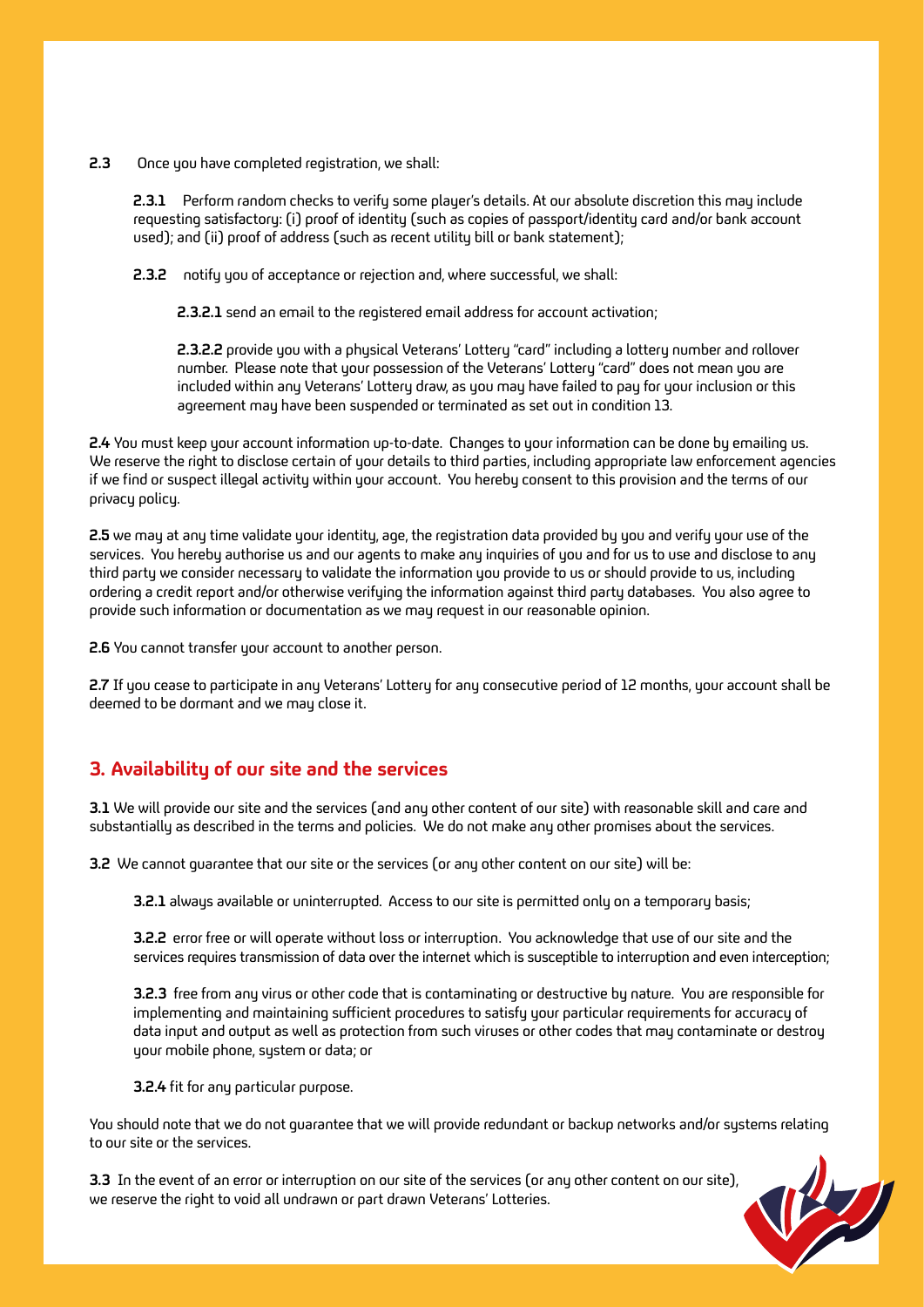**3.4** We may suspend, withdraw, discontinue, update or change all or any part of our site or the services without notice. We will not be liable to you if for any reason our site or the services are unavailable at any time or for any period.

**3.5** In the interests of ensuring fairness, we may take any measures as we deem appropriate in order to create a fair and balanced environment within our site and the services.

## **4. Participating in the services**

**4.1** By participating in the Veterans' Lottery, you: (i) are entered into lottery draws, with a chance to win prizes, as more particularly detailed in the Rules of Play; and (ii) may receive other benefits, where detailed in the rule of play ("Additional Benefits"). We may from time to time change the additional benefits, but we will aim to ensure that the value of these benefits is not materially reduced. If you are not happy with a change, please note that you can cancel your membership on 30 days' notice.

**4.2** Your use of the services is at your sole option, discretion and you acknowledge the limitations of availability and performance of our site and the services (and any other content of our site) detailed in condition 3 above, as well as the areas that we must limit or exclude our liability for, as detailed in condition 11. You acknowledge that using our services expose you to certain basic risks, including the possibility of losing money when you don't win a Veterans' Lottery draw.

**4.3** You acknowledge that you do not find our site or the services (or our promotions and other materials) to be in any way offensive, indecent, objectionable or obscene.

**4.4** We reserve the right to suspend your use of certain services on our site from time to time.

**4.5** The services are made available for your domestic and private use only. You must not use the services for any commercial, business or re-sale purpose.

**4.6** We may limit or refuse your participation in a Veterans' Lottery draw for any reason.

**4.7** You must not:

**4.7.1** use our site or the services in any manner which: (i) violates or misappropriates or could result in a violation or misappropriation of our intellectual property rights, (ii) is abusive or harassing to us or any other participant or user of our site, (iii) compromises or could compromise the stability, integrity, or availability of our site, the services or the network upon which they reside; (iv) interferes with any other party's use and enjoyment of our site or the services; or

**4.7.2** break into, access or attempt to break into or access or otherwise circumvent our security measures.

**4.8** For the purposes of any reference to time in connection with your use of the services, we use Greenwich Mean Time (GMT).

#### **5. Paying for Veterans' Lottery draws**

**5.1** To benefit from the services and in particular to be entered into a particular Veterans' Lottery draw, you will need to pay the relevant lottery charge set out in the Rules of Play by any of the methods specified from time to time by us on our site. All payments to and from your account must be paid in pounds sterling and made from a payment source for which you are the named account holder. In order to assist in the prevention of money laundering, no cash shall be accepted.

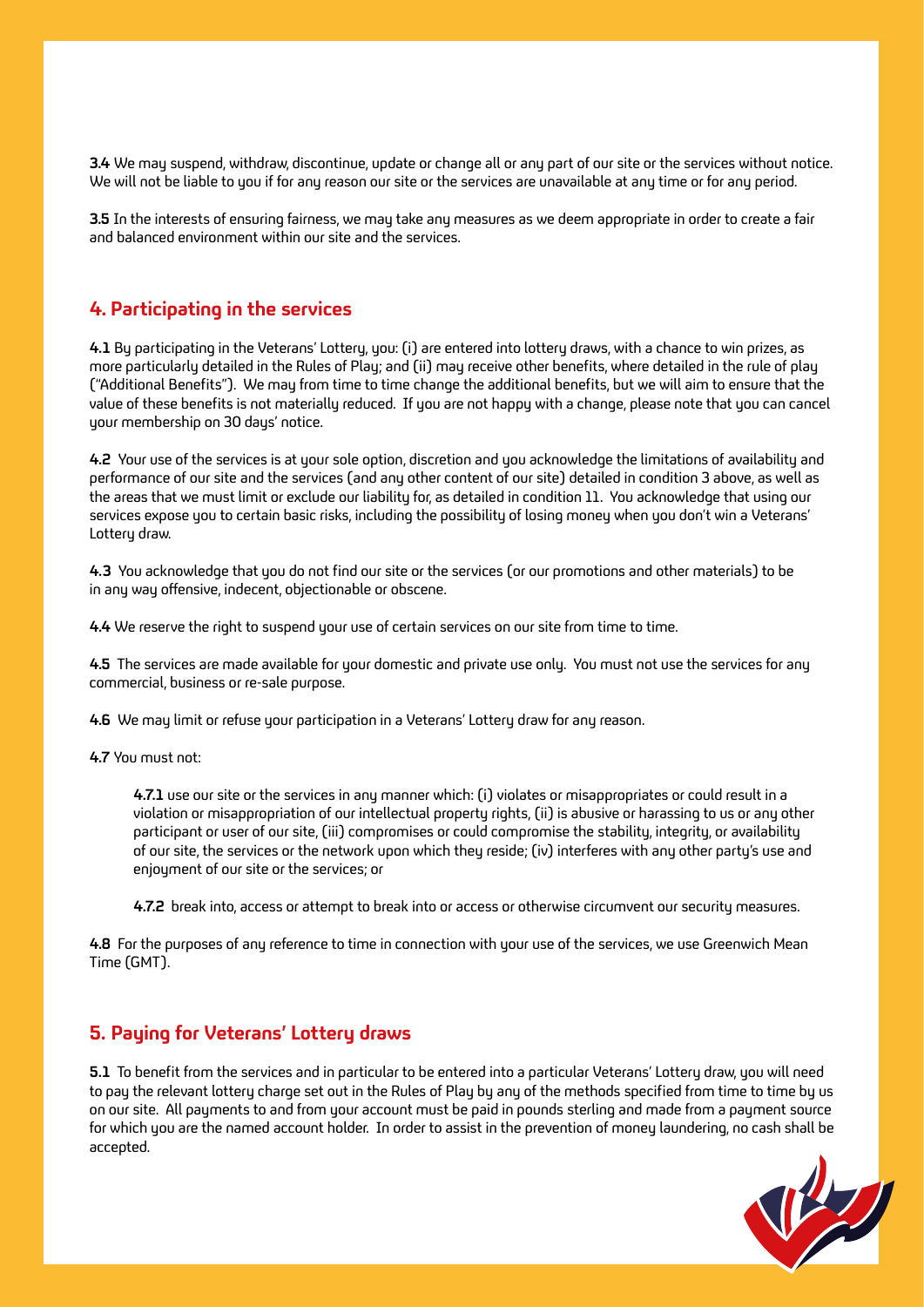**5.2** The lottery charge will be considered to be received upon actual receipt of funds by us. In order to participate in a particular Veterans' Lottery draw, we must receive your payment in "clear" funds at least 24 hours before the relevant draw takes place. If you are paying by:

**5.2.1** direct debit, please note that it takes 10 days for a direct debit to be set up from the date the request is presented to your bank, and so a direct debit would need to be presented to your bank at least 11 days before the Veterans' Lottery draw; and

**5.2.2** cheque, please note that it takes 6 days for a cheque to clear, and so a cheque would need to be provided to us at least 7 days before the Veterans' Lottery draw.

**5.3** Where you pay for 12 months of Veterans' Lottery draws in one payment:

**5.3.1** this shall constitute an advance payment for 12 months Veterans' Lottery draws, starting with the first relevant Veterans' Lottery draw after your payment has cleared (see condition 5.2 which explains when a payment will be "cleared"); and

**5.3.2** you are contracting with us to participate in 12 monthly Veterans' Lottery draws and you cannot cancel after one or more draws have taken place by requesting a refund for Veterans' Lottery draws which are paid for but have not yet taken place.

**5.4** You confirm that: (i) you are the true and lawful owner of the funds you use to pay the lottery charges; (ii) such funds are not derived in any manner from illegal activities; and (iii) you will not attempt to recover any such funds and in particular will not chargeback, counter-demand, reverse or deny any such payments.

## **6. Winning prizes**

**6.1** The relevant Rules of Play detail: (i) how each Veterans' Lottery draw is made; and (ii) what the potential prizes are.

**6.2** You can check the results of each Veterans' Lottery draw on our site. However, to make things simple for you, we already know if you are a winner and we will: (i) contact you using the email address you have supplied to let you know, and (ii) pay any such winnings directly to you automatically, using the same method of payment that you used to pay the lottery charges.

**6.3** Prizes are paid within 10 working days of the date of the relevant Veterans' Lottery draw.

**6.4** You are solely responsible for recording, paying and accounting to any relevant governmental, taxation or other authority for any tax or other levy that may be payable on any prizes.

**6.5** You must be 18 or over to enter the Veterans Foundation Lottery. Entries not to be sold by or to anyone under 18 years of age. By ticking the verification tick box entrants warrant that they meet the entry age requirements and are able in all legal respects to enter and participate in the Veterans Foundation Lottery. The Promoter may request that you confirm and substantiate this warranty. Any person found to be under 18 years of age and/or not a resident of the UK with proof of said address and with permission to use bank account from which lottery subscription payments are taken will be disqualified from the Raffle and automatically forfeit the right to any prize.

## **7. Errors**

**7.1** You must inform us as soon as you become aware of any errors with respect to your account.

**7.2** In the event of an error or and system failure ("Error"), we will seek to place all parties directly affected by such error in the position they were in before the error occurred.

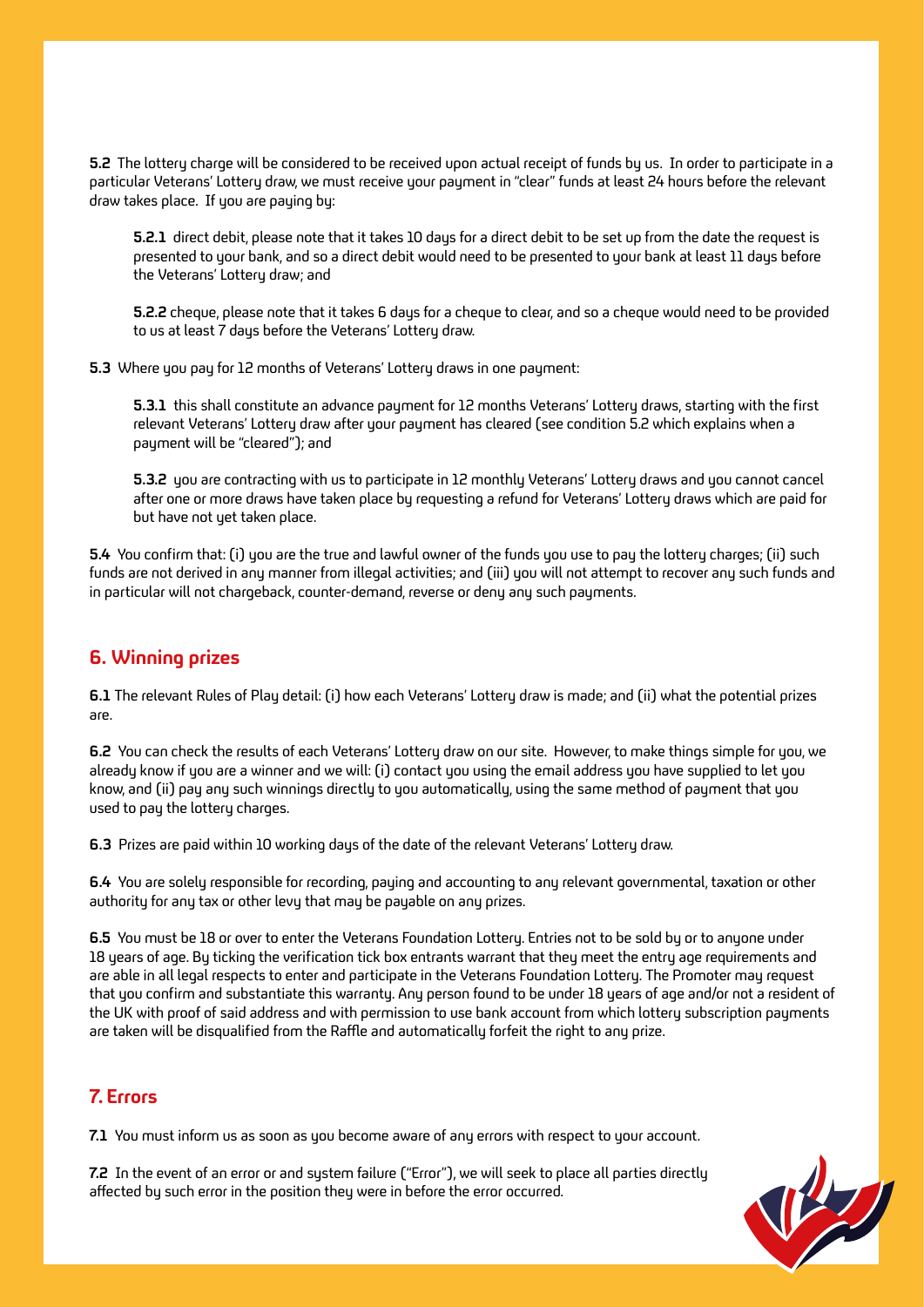**7.3** We reserve the right to:

**7.3.1** declare null and void any Veterans' Lottery draw that was subject of such error (and refund you the applicable lottery charge for that Veterans' Lottery draw);

**7.3.2** require you to refund any prize paid to you as a result of an error or which results from a Veterans' Lottery draw that was subject to an error within six months of the draw taking place.

## **8.Intellectual property**

**8.1** You acknowledge and agree that all patents, copurights, trademarks and other intellectual property rights (including the software, images, pictures, graphics, text, photographs, animations, videos, music and audio) in and to all of the materials and features in our site and/or the services shall remain at all times vested in us (or, as applicable, our service providers).

**8.2** In addition, other content in each Veterans' Lottery belongs to us or one of our service providers and is protected by applicable copyright and/or other intellectual property rights. You hereby acknowledge that by using the Veterans' Lottery, you obtain no rights in the trademarks or other intellectual property in such Veterans' Lottery or our site, and must not use them in any manner not permitted herein without our prior written approval.

**8.3** Whilst you hold an account with us, we grant you a revocable, non-exclusive, non-transferable, limited right and licence to use our site and to receive the services, as well as the underlying software thereto, all of which constitutes our sole and exclusive intellectual property or that of our service providers.

**8.4** You may install and use the software we make available from one of the mobile app stores (being Apple's App Store or Google Play) as part of the services ("App Store Download Software") on your device subject to the licence terms relating to such download which you must accept at the time of such download. You obtain no rights to the app store download software other that as expressly permitted in the applicable terms and conditions.

**8.5** You must not under any circumstances:

**8.5.1** copy any materials within our site or the services (other than as expressly permitted in this condition 8) to any computer, network server or location for reproduction or distribution;

**8.5.2** reverse engineer, decompile, disassemble or otherwise attempt to discover the source code of the app store download software or any other software underlying our site or the services ("Software");

**8.5.3** transmit, publish, display, distribute, commercially exploit, tamper with, modify or create derivative works based on the software, our site or the services; or

**8.5.4** ship, transfer or export the software into any country or use the same in any manner prohibited by any applicable laws, restrictions or regulations.

The restrictions contained herein apply equally to any and all updates, patches or subsequent versions of our site or the services that may be provided to you.

#### **9. Publicising your wins**

**9.1** If, while using the services, you win a prize:

**9.1.1** you grant to us the right to use your first name in any press releases and/or promotional materials;

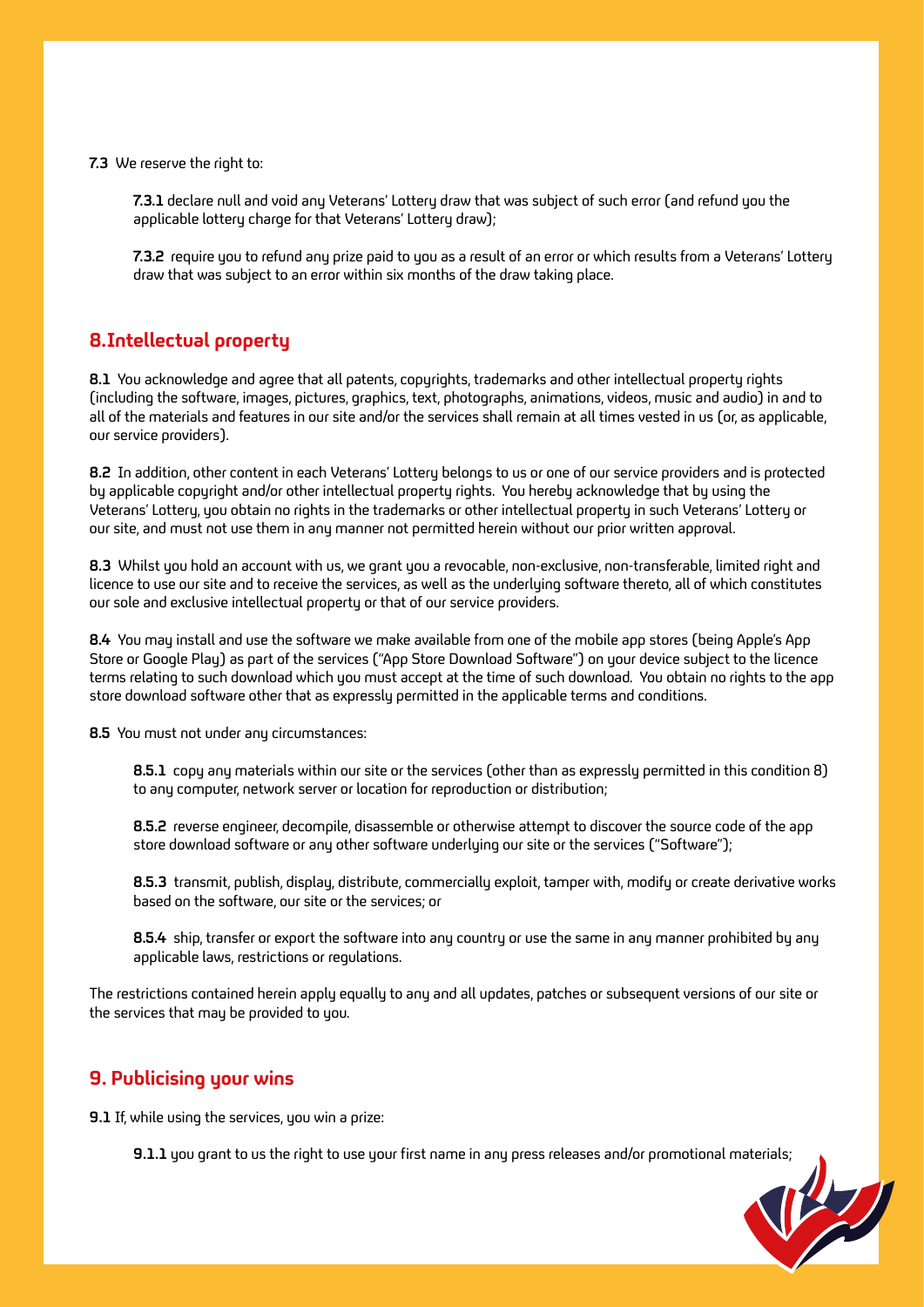**9.1.2** you acknowledge that we may be required by law to pass to a third-party details of any prize claimed by you or on your behalf, and

**9.1.3** except for our right to use your first name and our obligation to pass on your details where required by law, we will not make public information about your win without first obtaining your consent.

## **10. Your liability to us**

**10.1** Our terms and policies set out clearly the basis in which we have agreed to make available and allow you to use our site and the services (and any other content on our site).

**10.2** If you breach our terms and policies, you acknowledge that this will cause us loss and that:

10.2.1 you are responsible for such loss, and

**10.2.2** we may, at our absolute discretion, be entitled to bring a claim against you for such loss requiring you to reimburse us for all such losses we may suffer.

#### **11. Our liability to you**

**11.1** If we fail to comply with our obligations in the terms and policies or are negligent, we are responsible for loss or damage that you suffer that is foreseeable as a result of our failure/negligence. Loss or damage is foreseeable if: (i) is an obvious consequence of our failure/negligence; or (ii) was contemplated by both you and us at the time you accepted these Veterans' Lottery terms and conditions. We are not liable to you for any loss or damage that is not foreseeable. This is subject to the limitations on our liability to you described in the rest of this condition 11. However, nothing in these Veterans' Lottery terms and conditions will affect your statutory rights.

**11.2** as stated in condition 4.5, our site and the services are made available for your domestic and private use only. We therefore accept no liability to you for any loss of profit, loss of business, business interruption, or loss of business opportunity.

**11.3** For clarity, we shall not be liable to you for any:

**11.3.1** losses you suffer resulting from our site and/or any services: (i) being unavailable or interrupted; (ii) containing errors; (iii) containing viruses or other code that is contaminating or destructive by nature (including any data loss or damage to your device(s));

**11.3.2** losses you suffer resulting from any attempts by you to use our site and/or the services by methods, means or ways not intended by us.

**11.4** Our maximum liability to you arising out of your use of our site and/or the services is limited to £1,000,000.

**11.5** Notwithstanding the above provisions, we do not exclude or limit in any way our liability for: (i) death or personal injury caused by our negligence or the negligence of our employees, agents or subcontractors; (ii) fraud or fraudulent misrepresentation; or (iii) breach of the terms implied by sections 3, 4 and 5 of the Supply of Goods and Services Act 1982 (description, satisfactory quality, fitness for purpose and samples).

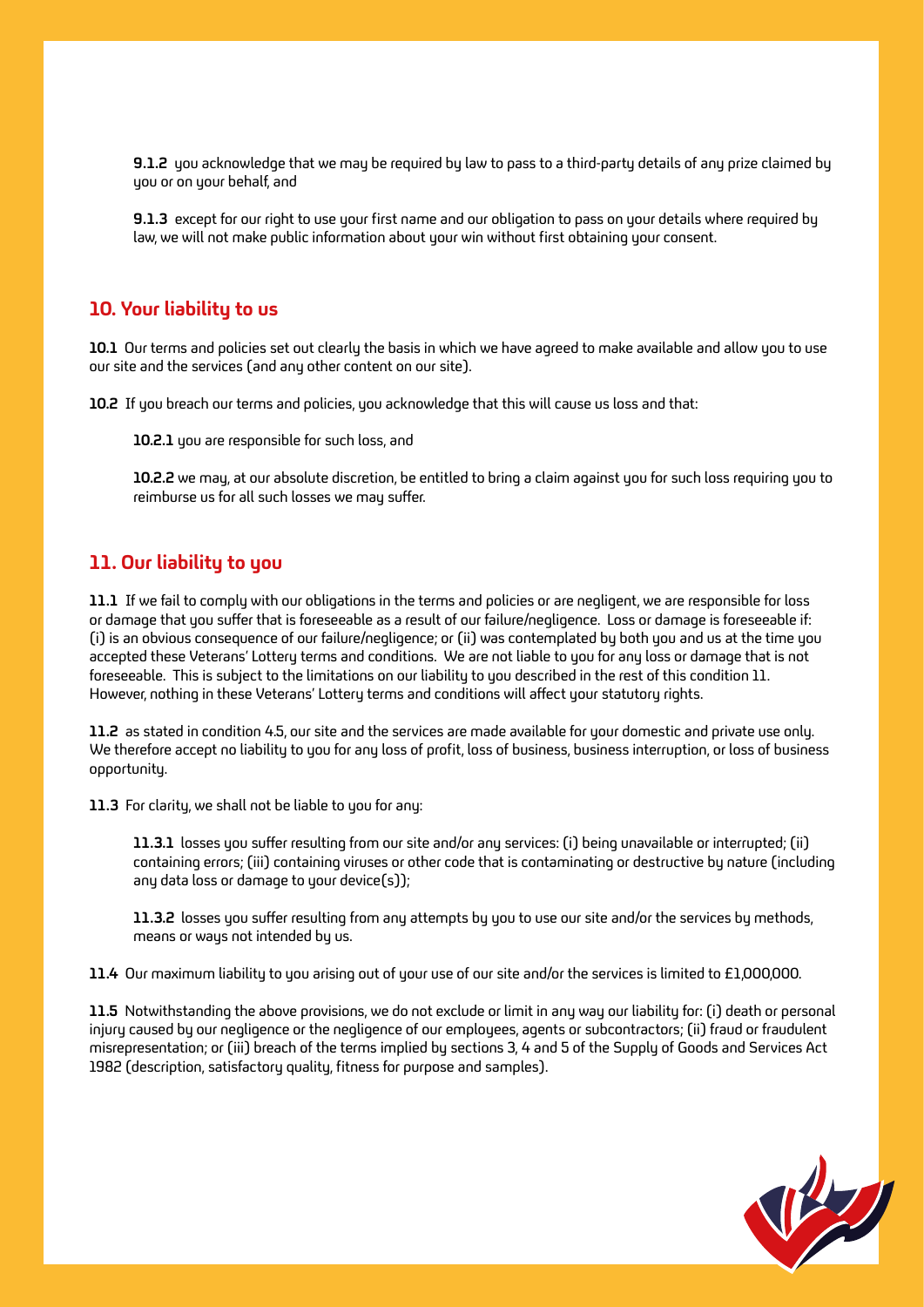## **12. Events outside our control**

**12.1** We will not be liable or responsible for any failure to perform, or delay in performance of, any of our obligations under the terms and policies that is caused by an event outside our control. An "Event Outside Our Control" means any act or event beyond our reasonable control, such as strikes, lock-outs or other industrial action by third parties, civil commotion, riot, invasion, terrorist attack or threat of terrorist attack, war (whether declared or not) or threat or preparation for war, fire, explosion, storm, flood, earthquake, subsidence, epidemic or other natural disaster, failure of electrical power, failure of public or private telecommunications networks or failure of a contractor or supplier.

**12.2** If an event outside our control takes place that affects the performance of our obligations under these terms: (i) we will contact you as soon as reasonably possible to notify you, and (ii) our obligations under these Veterans' Lottery terms and conditions will be suspended and the time for performance of our obligations will be extended for the duration of the event outside our control. Where the event outside our control affects the availability of our site and/or our performance of services to you, we will restart the same as soon as reasonably possible after the event outside our control is over.

## **13. Account closure/suspension**

#### 13.1 Your right to close your account

You may close your account (and terminate your agreement with us) at any time by sending an email from your registered email address to **enquiries@veteransfoundation.org.uk** expressly requesting account closure. Such closure will take effect:

13.1.1 where you pay by direct debit, within 30 days of our receipt of your request. During such interim period, you shall remain responsible for any activity on your account. If a Veterans' Lottery draw takes place within such 30 day period (and we have received the lottery charges for that draw), you will still be entered into that Veterans' Lottery draw.

**13.1.2** where you have paid for a year's Veterans' Lottery draws in advance, after the final Veterans' Lottery draw that you have paid for takes place (unless we agree an earlier date at our discretion).

**13.2** Our right to close/suspend your account

**13.2.1** We may close your account (and terminate your agreement with us) immediately on notice to you if we decide to discontinue our site and/or the services for any reason.

13.2.2 We may suspend or close your account (and terminate your agreement with us) immediately on notice to you if:

(i) we need to do so for regulatory reasons;

(ii) we determine that you are an ineligible person (as defined in condition 1.1). In such circumstances, any and all use of the services shall be void, including any prizes accruing to you and you must refund to us any prizes already paid;

(iii) we reasonably believe you have (or have attempted) to engage in the activities described in condition 4.7, and we may inform interested third parties of such activities;

(iv) we have an express right in these Veterans' Lottery terms and conditions or we reasonably believe that you have breached any other material element of the terms and policies;

(v) we become aware that you have played at any other lottery or online gaming site or services and are suspected of fraud, collusion (including in relation to charge-backs) or unlawful or improper activity; or

(vi) we become aware that you are bankrupt (or the equivalent in any jurisdiction).

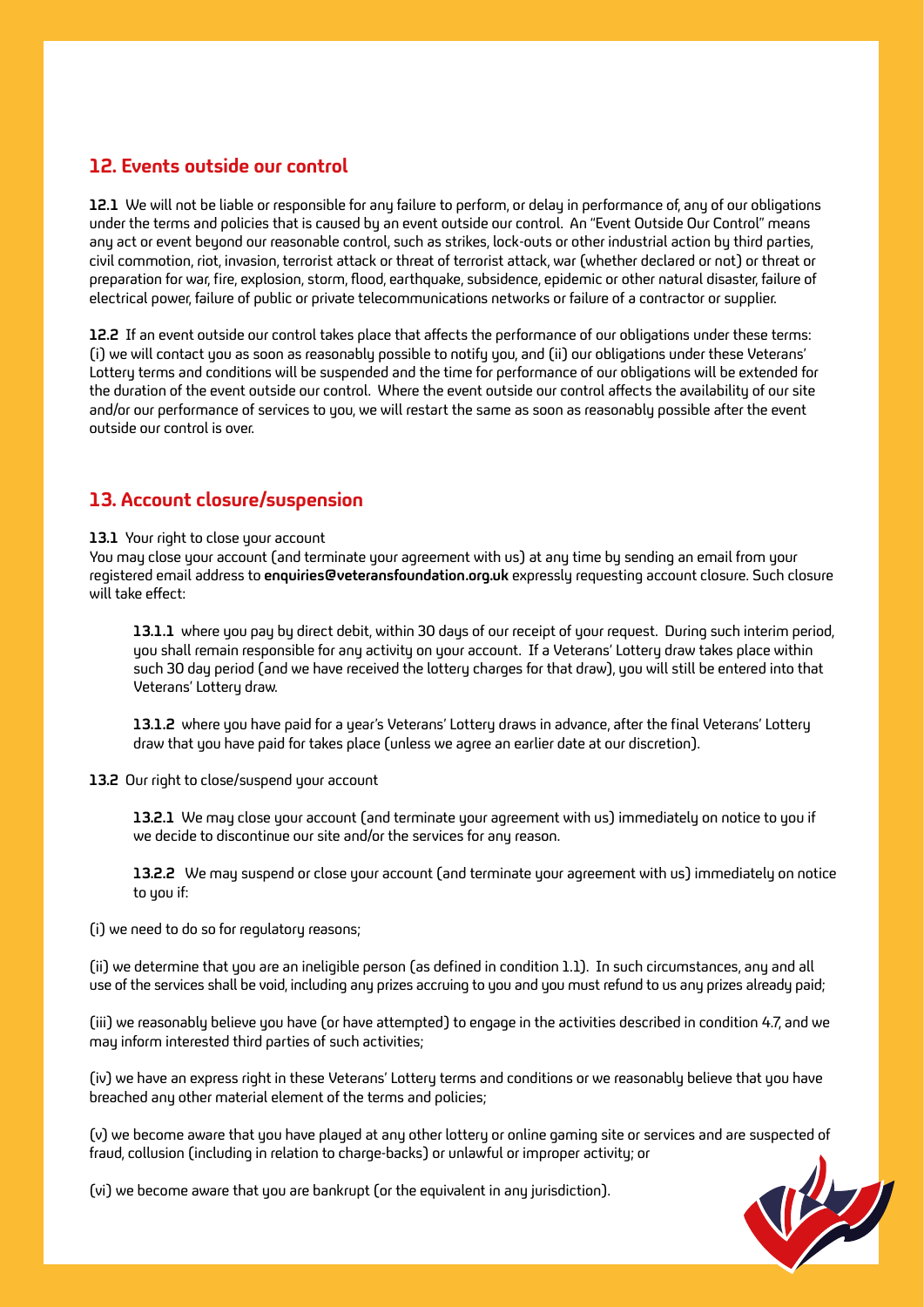**13.2.3** We may suspend or close your account (and terminate your agreement with us) providing you with no less than 30 days' notice for any other reason.

#### **13.3** Consequences of Termination

**13.3.1** Where we have terminated your account pursuant to condition 13.2.1, 13.2.2(i) or 13.2.3, any lottery charges will be returned to you within a reasonable time, subject always to our right to deduct any amounts owed by you to us.

**13.3.2** You will cease to be entered into any further Veterans' Lottery draws and you must destroy the physical lottery "card" provided to you pursuant to condition 13.2.2 above.

13.3.3 You must: (i) discontinue your use of our site and the services (ii); pay all amounts due and owing to us; and (iii) remove any app store download software from your device(s) and destroy all related documentation in your possession, custody, power or control.

**13.3.4** We may recover such sums using any method lawfully available to us, including instructing third party debt collection agents. Please note that this may have a detrimental impact on your credit rating and will require us to share your personal information with such agencies. We will report any criminal or suspicious activities to the appropriate authorities.

**13.3.5** Closure of your account shall not prejudice any other right or remedy we have against you, or you have against us at that time.

**13.3.6** Following closure of your account, except as otherwise provided in the Veterans' Lottery terms and conditions (and subject to any rights or obligations which have accrued prior to closure), neither we nor you will have any further obligation to the other under these Veterans' Lottery terms and conditions.

## **14. Data protection**

**14.1** We may share your personal data with any of our agents or subcontractors. We shall use your personal data in accordance with our privacy policy available at privacy policy.

## **15. Notices/complaints**

**15.1** If you have any complaints, please contact us. You can contact us by emailing us at **enquiries@veteransfoundation.org.uk**.

**15.2** If you wish to contact us in writing, or if any condition requires you to give us notice in writing (for example, closure of your account), you can send this to us by email at **enquiries@veteransfoundation.org.uk**, or by post to the Veterans' Foundation, 1-2 Thistle Court, Thistle Street, Edinburgh, EH2 1DD. We will confirm receipt of this by contacting you in writing.

**15.3** If we have to contact you or give you notice in writing, we will do so by email, by hand, or by post using the details we hold for you in respect of your account.

**15.4** If you are not satisfied with our response you may contact the Charities Commission by visiting **www.gov.uk** or the Scottish Charity Regulator by visiting **www.oscr.org.uk**.